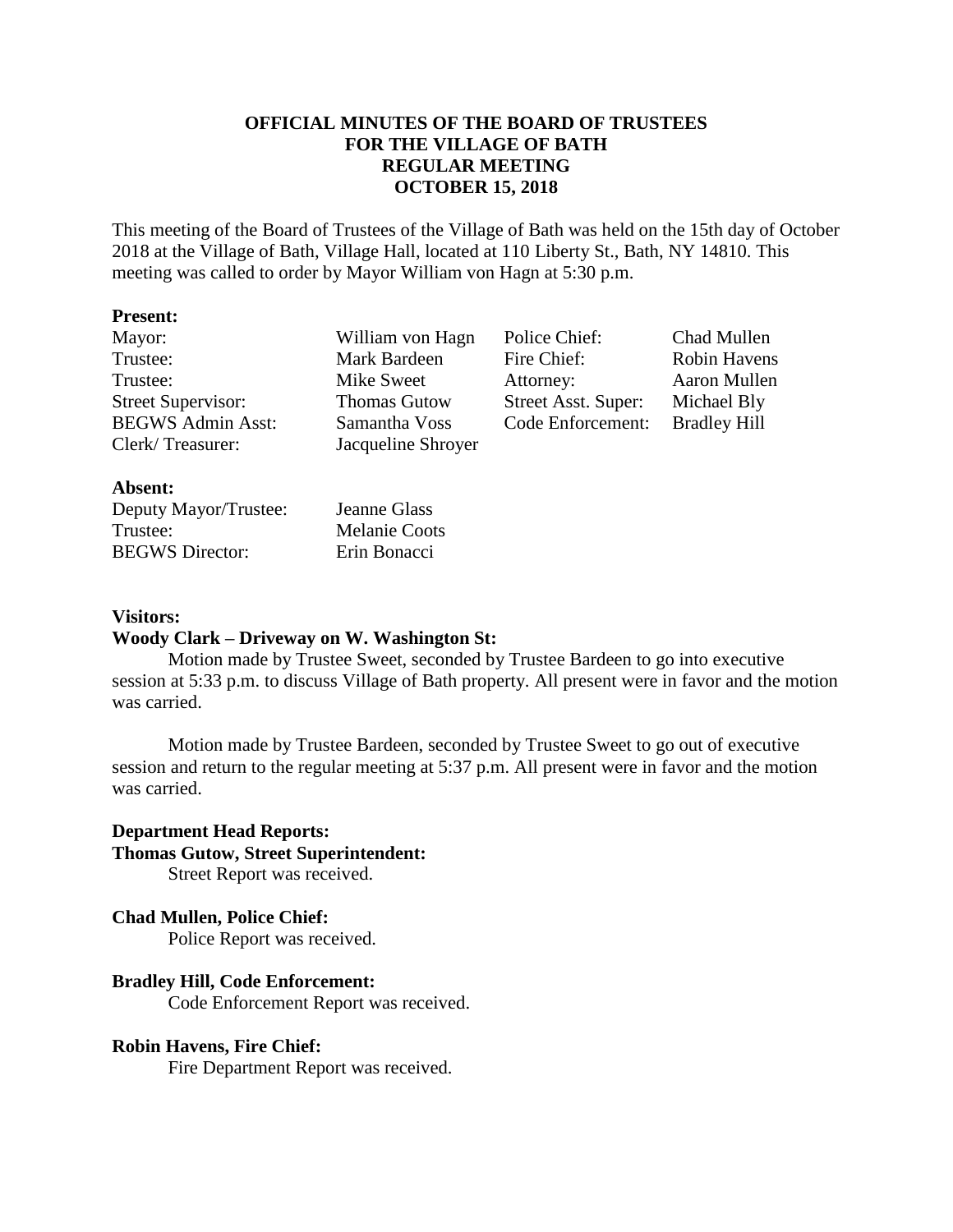#### **Erin Bonacci, BEGWS Director:**

BEGWS Minutes were received.

#### **Jacqueline Shroyer, Clerk/Treasurer Report:**

Clerk/Treasurer Report was received.

#### **Committee Reports:**

## **Trustee Bardeen:**

Motion made by Trustee Bardeen, seconded by Trustee Sweet to pay the \$10.00 fee for Code Enforcement, Brad Hill, to go to a training for architects on October 29, 2018 at the Dormann Library. All present were in favor and the motion was carried.

#### **Audit of Bills:**

Motion made by Trustee Bardeen, seconded by Trustee Sweet to approve the payment of the Village bills in the amount of \$186,722.37 plus the invoice for Brad Hill for mileage at \$98.10. All present were in favor and the motion was carried.

#### **New Business:**

#### **Historical Society Pole Purchase:**

Motion made by Trustee Sweet, seconded by Trustee Bardeen to authorize the Street Department to purchase the poles for the historical society for their walking tour. All present were in favor and the motion was carried.

#### **Approve Resignation of Kim Conrad Part Time Meter Repair Specialist:**

Motion made by Trustee Sweet, seconded by Trustee Bardeen to approve the resignation of Kim Conrad as Part Time Meter Repair Specialist. All present were in favor and the motion was carried.

#### **Approve Appointment of Amanda Bathrick Part Time Meter Repair Specialist:**

Motion made by Trustee Bardeen, seconded by Trustee Sweet to approve the appointment of Amanda Bathrick as Part Time Meter Repair Specialist effective October 4. 2018. All present were in favor and the motion was carried.

#### **Appoint Nicholas Mulheisen Part Time Police Officer:**

RESOLUTION VILLAGE OF BATH BOARD OF TRUSTEES BATH, NEW YORK

DATE APPROVED: Monday, October 15, 2018 INTRO. DATE: Monday, October 15, 2018

| <b>INTRODUCED BY:</b> | Trustee Bardeen      |     | SECONDED BY: | <b>Trustee Sweet</b> |        |
|-----------------------|----------------------|-----|--------------|----------------------|--------|
|                       |                      |     |              |                      |        |
| VOTE:                 | Mayor von Hagn       | Ave | Nav          | Abstain              | Absent |
|                       | <b>Trustee Glass</b> | Ave | Nav          | Abstain              | Absent |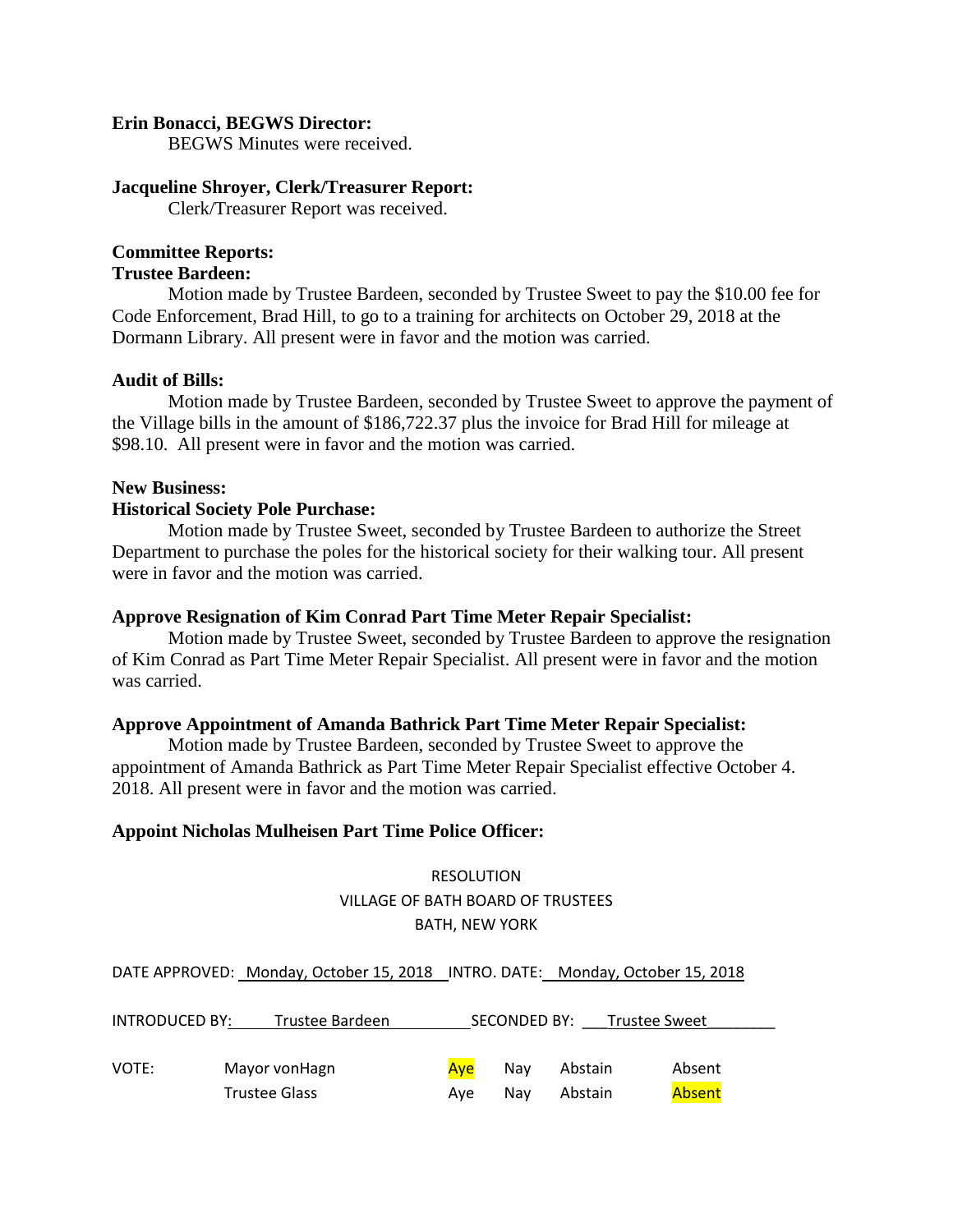| Trustee Bardeen | Ave | Nav Abstain     | Absent |
|-----------------|-----|-----------------|--------|
| Trustee Coots   |     | Ave Nav Abstain | Absent |
| Trustee Sweet   |     | Aye Nay Abstain | Absent |

TITLE: Appointment of Nicholas Mulheisen as Part-time Police Officer for the Village of Bath.

WHEREAS, the Bath Village Chief of Police had previously announced the need to hire part-time police officers in an effort of having sufficient personnel to cover vacations and sick leave in order to keep police department over-time to manageable levels.

WHEREAS, the Bath Village Chief of Police, with approval of the Village Board, is authorized to maintain up to nine (9) part-time police officer positions, and is recommending that the Bath Village Board of Trustees appoint Nicholas Mulheisen, effective October 15, 2018, to the position of Part-time Police Officer contingent upon the following:

- Satisfactorily passing the background investigation conducted by the Bath Village Police Department.
- Satisfactorily passing the psychological examination for employment
- Satisfactorily passing a medical examination or providing satisfactory proof to the Chief of Police that he is medically and physically fit to perform the duties of a part-time police officer.
- The Village will compensate, pursuant to the collective bargaining agreement with the Bath Police Benevolent Association.
- Nicholas Mulheisen will remain on a probationary period not to exceed 18 months from the date of appointment.

BE IT RESOLVED, that the Village of Bath Board of Trustees is hereby appointing Nicholas Mulheisen to the position of Part-time Police Officer, contingent on the aforementioned stipulations and said appointment shall take place immediately.

## **Sexual Harassment Prevention Policy:**

Motion made by Trustee Bardeen, seconded by Trustee Sweet to approve the Sexual Harassment Prevention Policy effective immediately for the Village of Bath. All present were in favor and the motion was carried.

# **Camera's:**

Motion made by Trustee Sweet, seconded by Trustee Bardeen to purchase the camera system off of a NYS Contract from Linstar for \$22,682.46. All present were in favor and the motion was carried.

## **Adjourn Regular Meeting/Executive Session:**

Motion made by Trustee Bardeen, seconded by Trustee Sweet to adjourn the regular meeting of the Board of Trustees of the Village of Bath at 6:21 p.m. to go into executive session